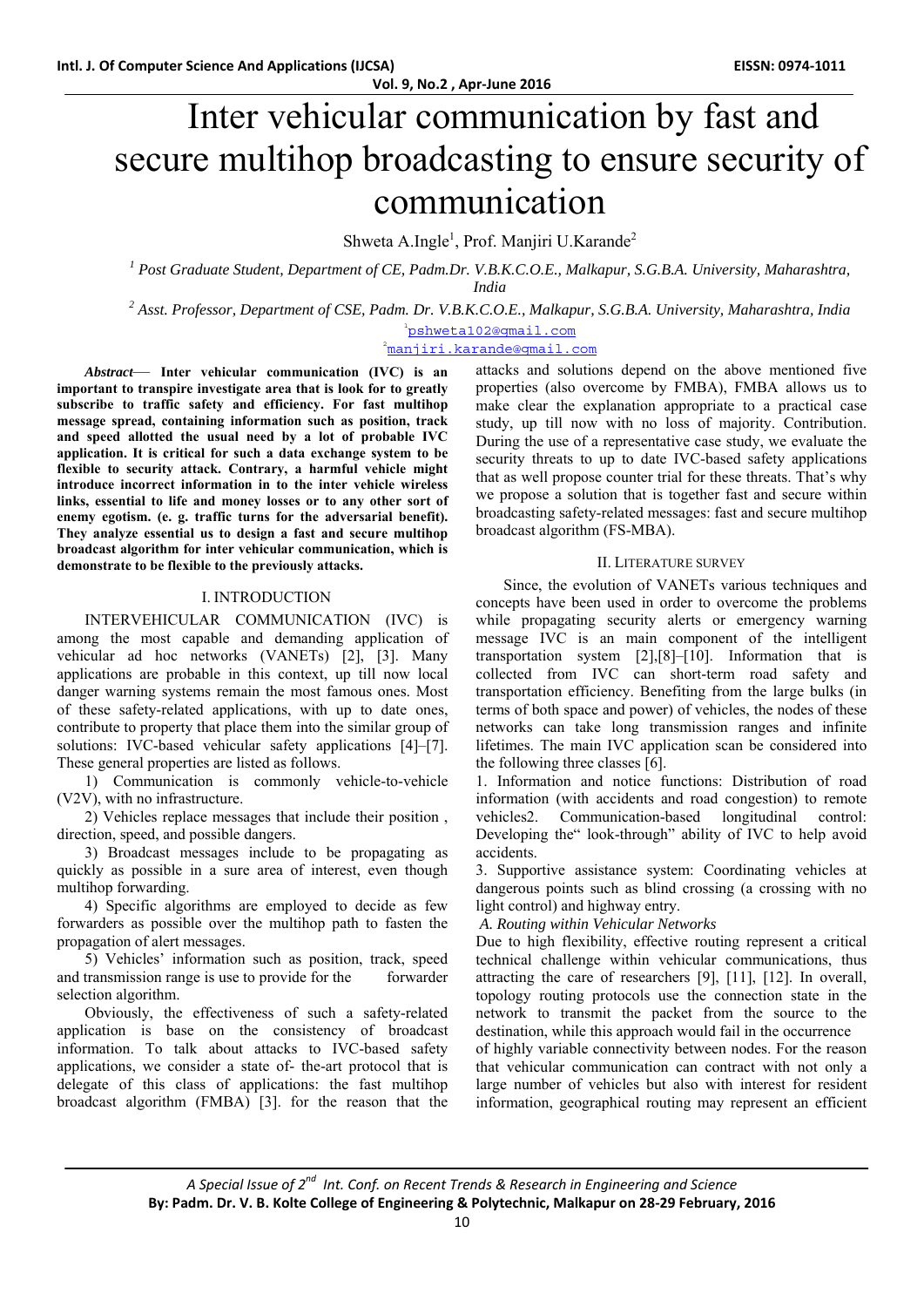approach [11]. Routing that is support on geographic location exploit nodes' knowledge almost their position and their neighbors' location, which is found through services such

as the Global position System (GPS).Forwarding decisions are

## *B. Fast Broadcast within Safety Applications*

A number of IVC applications need multihop broadcast update vehicles (and drivers) about road data, transport announcements, traffic congestion, closeness with other vehicles, accidents, and entertainment associated information [4]–[7], [13]. The simplest broadcasting mechanism is overflowing, wherever messages are rebroadcast by every receiving node. Even though very simple, this technique may lead to high message crash chance and data redundancy, thus becoming somewhat inefficient. When a message is distributed to receivers out there the transmission range, multi hopping could be used. On the other hand, multihop broadcast can consume a significant amount of wireless resources designed for redundant retransmissions. The broadcast delivery time denotes one of the main matters of IVC. It has been prove that this feature is strictly related to both the number of relays of the messages (hops) and the network congestion [4], [5], [7], [14]–[15].The demand-driven broadcast protocol modifies the timing of rebroadcast packets such that the vehicle that is farthest away since the source node retransmits previous than the other nodes [14]. Ad hoc multihop broadcast and town multihop broadcast are planned in [7] for vehicular networks. These protocols are planned to address the broadcast storm, hidden node, and reliability problems in multihop broadcast. Sender nodes try to choose the farthest node in the broadcast track to assign the function of forwarding and acknowledging the packet without any a prior topology information. FMBA aims at reducing the number of hops that were traversed by a message to minimize the broadcast delay of a message [4]. Vehicles in a car platoon dynamically estimate their transmission range and use this information to powerfully spread a broadcast message with as few transmissions as possible. In essence, the farthest vehicle in the transmission series of a message sender or forwarder will statistically be advantaged in appropriate theater that (and only) forwarder. In [5], this algorithm was improved, considering heterogeneous transmission range; the message forwarder becomes the vehicle within the transmission range with the farthest distance, rather than the farthest vehicle. In review, several multihop broadcast algorithms have been planned. Unfortunately, they have all been developed with no safety in mind, whereas security is a fundamental problem in this context that should not be unnoticed [16].Indeed, attackers may run malicious actions to insert false information or alarm, thus exposé the protection application unsuccessful [17]– [18].In more detail, in, the attack on vehicular communications were categorize as follow.

1. Bogus information. One or several rightful members of the network send out false information to misguide new vehicles concerning traffic conditions. To manage with such misconduct, the received data from a given source should be

in use base on the geographical locations of neighbors and of the target. Geographic routing protocols are not necessary to keep up explicit routes, therefore scaling well even using dynamic networks.

confirmed by correlate and comparing them with the data received from further sources.

2. Wrong on positioning information. Insertion of a fake location by a malicious vehicle that pretend to be at a claim **location** 

3. ID exposé of other vehicles. This is to path their place. A global body can check trajectory of under attack vehicles and use these data for a lot of purpose, and we could get the pattern of some car rental companies that path their individual cars.

4. Denial of Service (DoS). The attacker might wish for to transport down the IVC or still cause an accident. Example of attacks contains channel congestion and violent inoculation dummy messages.

5. Masquerade. The attacker claim to be one more vehicle by with fake identities. We highlight on one of the major threats to security application: the risk of attacking the protocol to impede its helpful service. For easiness of exhibition but with no loss of generalization, we mainly focus on FMBA, for the reason that it embody both a up to date solution and a delegate example of the IVC-based vehicular security applications class possessing all the five property mention in Section I. Certainly, harms and probable counter events that were identified for FMBA can also be modified to other protocols/algorithms that fit in to the same common class of applications distribution the above mention set of property. Lastly, security that is accessible in infrastructure-based multicast otherwise transmits, such as in WiMax and other parallel wireless technologies (e.g., [19]), could be considering for service, still in vehicular networks. Furthermore, several result are focused on broadcast base on fixed network with pre recognized common secrets among nodes and the base station ,thus introduce delays [20]. Unfortunately, the unusual size, mobility, and connectivity of vehicular networks build the abovementioned solutions not appropriate for this background. Furthermore, road-safety-related applications are harshly based on geographic area and on real-time reply, thus achieving higher effectiveness level when based on V2V communication somewhat than resorting on central approach.

#### III. RELATED WORK

We show the notation (review in Table I) and assumption used in this paper. Also, we explain FMBA—the case study selects to represent IVC-based vehicular security applications—in detail. Note that FMBA is planned to speed up multihop broadcast both forward and backward. Though, for clearness, we submit only to the case wherever alert messages have to be send only backward through the vehicular traveling track (the forward case is just secular). *A. Model Assumptions* 

To make simpler the conversation, we have completed the following assumption about the general model that we are allowing for. We assume that at mainly one malicious vehicle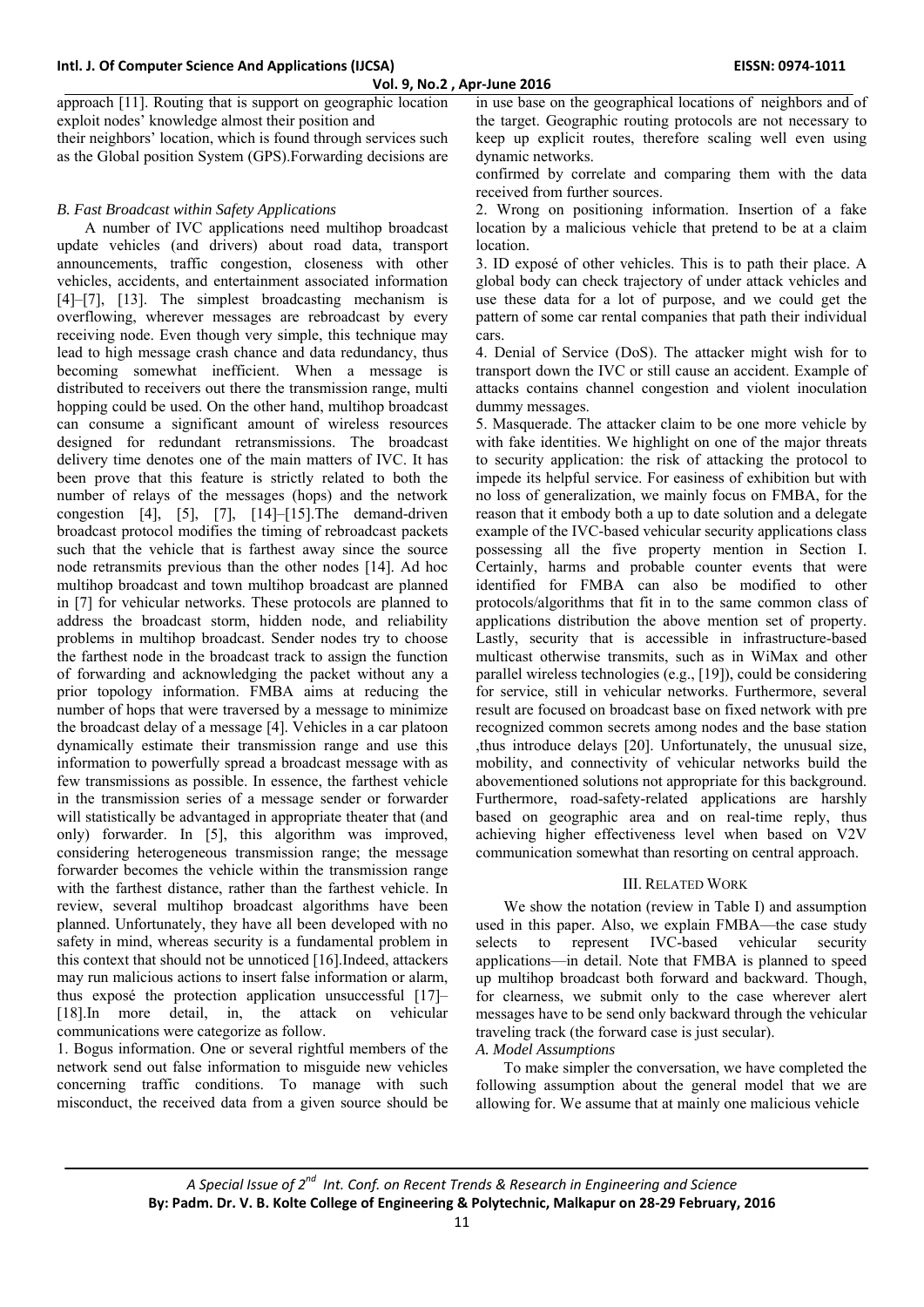is on top of the network. There are no obstacle and no building in the road. The investigation communication series is symmetric. It means so as to, if a vehicle V hear a vehicle P, and then we suppose that P can too hear V. We assume that there are N vehicles approved in the section. A section can be look at as a collection of nodes/vehicles that are linked by a wireless local area network and are engage in longitudinally next each other. A vehicle V do not knows its transmission range. The verifier node V straight communicates with the confirmed node P. Each vehicle know its personal position, e.g., using GPS, which provide correct information regarding time and location.

| Symbol        | <b>Definition</b>                                                                                                  |  |  |
|---------------|--------------------------------------------------------------------------------------------------------------------|--|--|
| <b>CMBR</b>   | Current Maximum Back Range                                                                                         |  |  |
| <b>CMFR</b>   | <b>Current Maximum Front Range</b>                                                                                 |  |  |
| <b>LMBR</b>   | Latest - Turn Maximum Back Range                                                                                   |  |  |
| <b>LMFR</b>   | Latest - Turn Maximum Front Range                                                                                  |  |  |
| Max Range     | How far the transmission is expected to go<br>backward before the signal becomes not<br>strong to be intelligible. |  |  |
| D             | Distance between two vehicles                                                                                      |  |  |
| CW            | Connection Window                                                                                                  |  |  |
| <b>CW</b> Max | <b>Maximum Connection Window</b>                                                                                   |  |  |
| CW Min        | Minimum Connection Window                                                                                          |  |  |
| Hello         | Hello message transmitted by a vehicle in<br>estimation phase to renew the<br>the<br>transmission range            |  |  |
| Drm           | Declared transmission range in the Hello<br>message                                                                |  |  |
| P             | The prover vehicle                                                                                                 |  |  |
| V             | The verifier vehicle                                                                                               |  |  |
| R             | The geographical region                                                                                            |  |  |

All the vehicles be in the right place to a public key infrastructure (PKI) [21], [22]; i.e., every vehicle has a public/private couple of keys and a single identity certified by a documentation authority. We suppose that the certification power correspond to the government agency that is accountable for assigning license plates: a vehicle can be used simply if it is provide with a single license plate, a PKI documentation that is linked to its plate ID, and the public key of the certification power. We suppose that certificate revocation list are simplified at a particular time interval (e.g. daily) by the vehicle and store in a local memory. The power and computational resources are imaginary mainly adequate for our application's necessities. The network is insecurely time synchronize.

#### **TABLE I: NOTATION**

#### *B. FMBA*

The plan of FMBA is to decrease the time that is necessary by a message to spread from the source to the farthest vehicle in a

sure area of interest [4]. To complete this aim, FMBA exploit a spread mechanism for the judgment of the communication range of vehicles. These communication range estimation are obtain by

exchange a amount of Hello messages along with the vehicles and are then use to decrease the number of jump that an alert message has to pass through to cover a sure area of interest. This lead to a reduce in the amount of transmissions and the time that is essential by a broadcast message to enter at all the cars that follow the sender in a definite distance. This system is composed of the track two stages: 1) the estimation stage and 2) the broadcast stage. The former phase is constantly active and is meant to give each vehicle with an advanced estimation of its transmission range. The latter phase is performing only after a message has to be transmitting to all vehicles in the sender's region of interest. To forward a packet, each recipient has to calculate its waiting time before attempt to forward the message. This waiting time is expressed throughout a contention window (CW), which is compute using

$$
CW = \left| \frac{(MaxRange - d)}{MaxRange} * (CW Max - CW Min) + CW Min \right|
$$
\n(1)

When a car has to throw or forward a transmit message, it compute the MaxRange value in the transmit message as the most between LMBR and CMBR values. To keep away from unnecessary transmissions, all vehicles between the original sender and the present forwarder terminate their attempt to forward he message, whereas all vehicles behind the current forwarder calculate a new CW for the next hop. We present the CW computed by dissimilar vehicles through (1). The beyond a vehicle is as of the source of transmit message, the smaller its CW becomes. The waiting time is a value that is at random compute within CW. If we suppose distance among vehicles as  $d(D, V) \ge d(C, V) \ge d(B, V) \ge d(A, V)$ , after that the vehicles' CWs generate by FMBA becomes CW(D)  $\leq$ CW(C)  $\leq$ CW(B)  $\leq$ CW(A). Therefore, in the considered example, D has the maximum possibility to become the next forwarder, because its waiting time is randomly selected within the minimum CW between those assigned by FMBA to A,B, C, and D.





*A Special Issue of 2nd Int. Conf. on Recent Trends & Research in Engineering and Science* **By: Padm. Dr. V. B. Kolte College of Engineering & Polytechnic, Malkapur on 28‐29 February, 2016**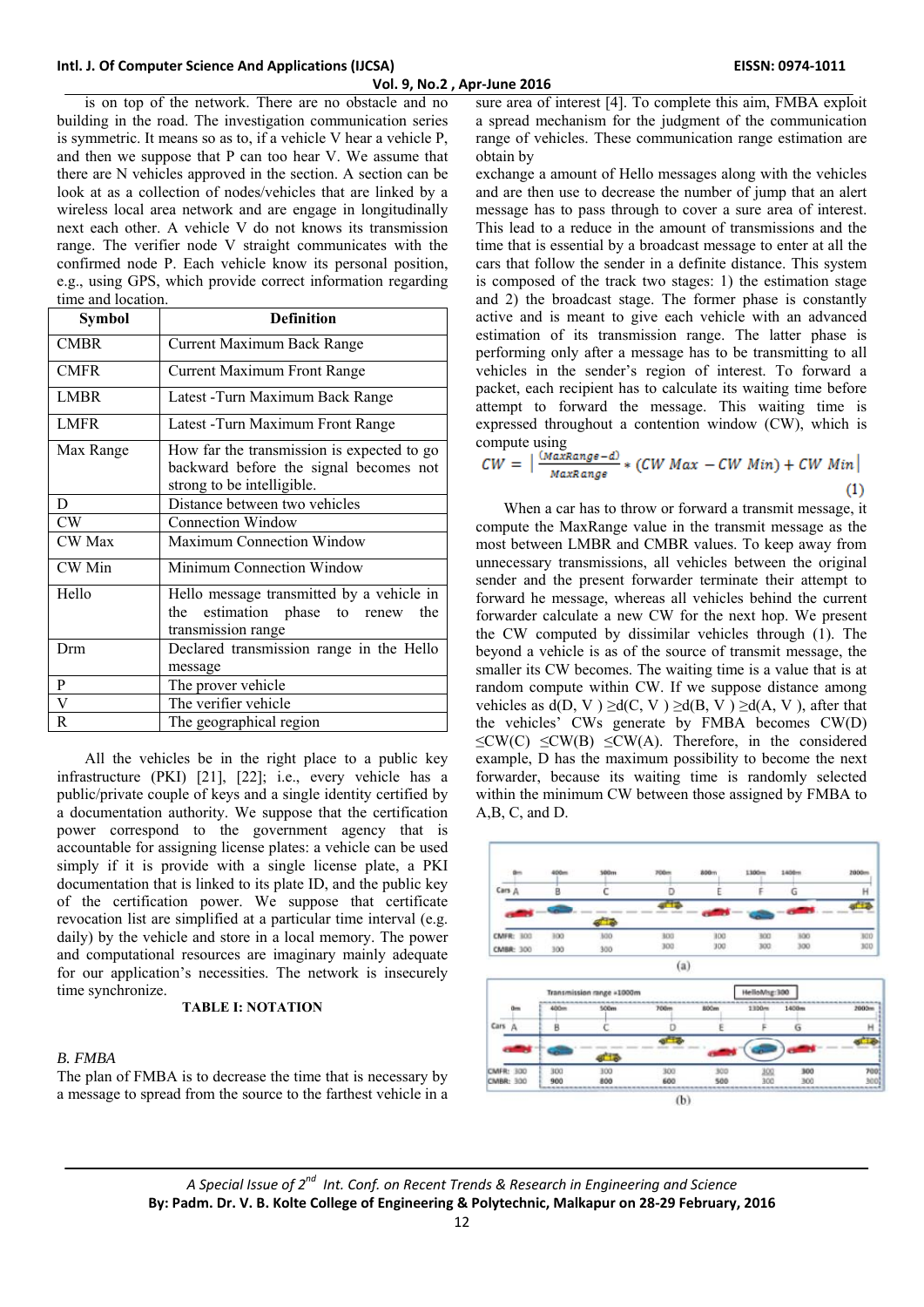

**Fig. 1. (a) Initial state. (b) First Hello Message. (c) Second Hello message. (d) Third Hello message. (e) Broadcast message. [1]** 

#### *ATTACK 1: POSITION-CHEATING ATTACK*

A malicious node could broadcast in a Hello message a fake position that is more far-away than the real one. Then, direct nodes that finally receive an alert broadcast message will calculate unnecessarily large CWs, thus slow down the forward process. For ease of appearance show the impact of this attack that information the CWs of some vehicles, depending on their detachment from the original sender/forwarder (vehicle V) of the aware message. In particular, since the CW of each vehicle is computed through (1), with no any malicious vehicle, the function should differ (from its most in correspondence of vehicle V to its least at the end of the transmission series, which i s assumed to be close to vehicle D). In its place, if through the estimation phase, a malicious vehicle within V's transmission range send a Hello message to declare a fake position that correspond to M, the transmission range judgment of vehicle V would incorrectly be compute as the distance from V to M, in its place of from V to D. These lead vehicles A, B, C, and D to miscalculate their CWs, because they will think the minimum CW in position M. This easy up till now effective attack modify the calculation of CW, increasing the average contention time of each node previous to any forwarding transmission can get place, hence slowdown the transmission of the aware message.

## *ATTACK 2: REPLAY BROADCAST MESSAGE ATTACK*

In this situation, we think a direct node that broadcasts a message to the entire receiver in its broadcast range. We suppose that the adversary intercept the broadcast message and rebroadcasts it with no waiting. primary, we comment

that, for all the nodes that collect this same broadcast message from the front, the attacker push them to resume the broadcast process (as explain in the forward process of a broadcast message).Second, all the nodes that obtain delivery of this message from the backstop trying to forward this message. In fact, according to FMBA, the messages have been propagate over the consider vehicles, and these vehicles will way out the forwarding procedure. The challenger could repeat broadcasting the similar message, pushing the nodes to not forward the packet by now restarting at every time the broadcast procedure. The honest car (C) forwards its messages. In this attack situation, we assume that the vehicle (M) is hateful and does not stay for the finishing of its time space; it instantly sends the message. while in receipt of the message, vehicles that are behind M restart the broadcast procedure, while nodes that are in front of M will leave the forwarding procedure. A malicious node M could do the following operations.1) Modes not adjust the message but just broadcasts it.

1) Nodes previous restarts the forwarding procedure, therefore wasting time.

2) Nodes in front of M exit the forwarding procedure. No one could forward the packet if the opponent repeats every message that is send by the sender (or forwarder).

3) Modify the broadcast message and forwards it through a high MaxRange to generate slow-forwarding hops through vehicles that employ without cause high CWs.

4) M forwards the message with a low MaxRange to add to the possibility that more than one vehicle concurrently attempts to forward the message, therefore result in gin transmit crash and delay.

## *ATTACK 3: INTERRUPTING A FORWARDING ATTACK*

In this situation, the forwarder vehicle is malicious and tries to broadcast a message forward but not backward. To carry out so, the malicious node has to be located at the end of the transmission series and be able with a directional transmitter. By forwarding the alert message only forward, vehicles in front of the malicious node will terminate their forwarding procedure; because the message has been send farther than their location. On the Other hand, vehicles following the malicious node will now not receive any message. Let us consider the attack scenario depicted in Fig. The direct vehicle C broadcasts a message, while the forwarder vehicle is M, which maliciously forwards the message only frontward. Vehicles (D, E, and F) will therefore exit the forwarding process and the forwarded message will not at all be propagate toward next cars. Furthermore, malicious nodes may work together to block the transmission of messages in n zones.

## *SOLUTION TO ATTACK 1:*

*FALSE-POSITION DETECTION* 

In this section, we explain our position verification system. Our solution requires no infrastructure but only distributed messages that are exchanged between nodes to sense the malicious nodes. In reality, we thrash out how the

*A Special Issue of 2nd Int. Conf. on Recent Trends & Research in Engineering and Science* **By: Padm. Dr. V. B. Kolte College of Engineering & Polytechnic, Malkapur on 28‐29 February, 2016**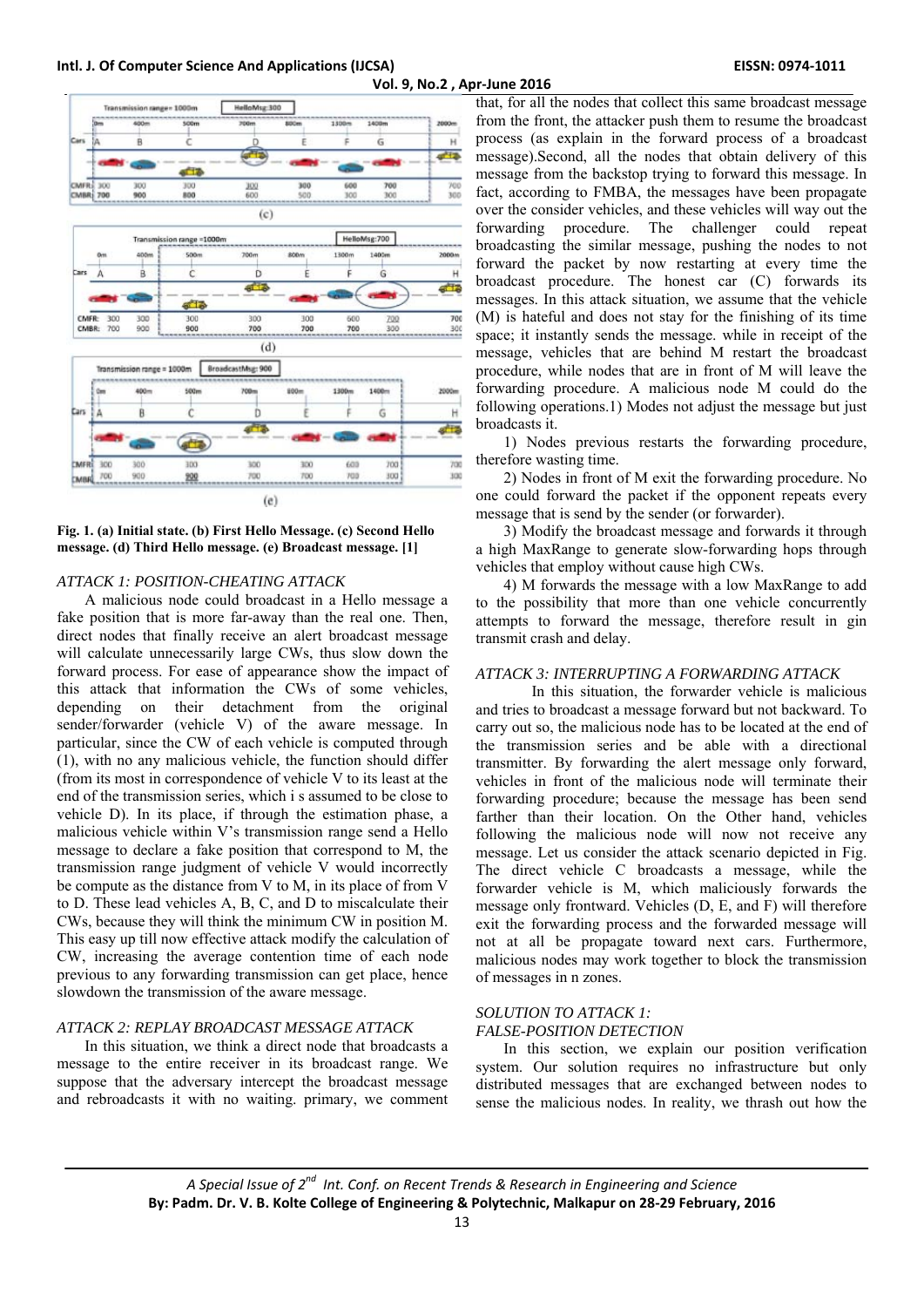information of the vehicles could be propagating to other vehicles to have a total and a local inspection. First, we converse the structure of the transmit message and the timing of forwarding or transmit the information. Next, these data might be collect from through neighbors (in case nodes openly communicate) or from multihop neighbors (in case of circumlocutory or asymmetric communication) between vehicles. However, we should bound the multihop spread of this information in a limited area. Collected information should be fresh and limited to the participate nodes. Third, to guarantee the validity of messages, nodes carry on to an authentication mechanism. To perform this, we suggest transmitting the information of vehicles in an adapted Hello message. We present the transfer and getting procedure of Hello message. Once getting the different reports (the modified Hello messages) from vehicles, every verifier nearby executes a position verification process. Then, the verifier vehicle could notice whether the claim position of a vehicle M is fake.

## *SOLUTION TO ATTACK 2: ANTIREPLAY PROTECTION*

In this part, we give a complete description of our proposed solution for detect malicious vehicles base on message replace. To this plan, we talk about the structure of the broadcast message and they require for a store table to detect replay messages. In addition, to assurance the authenticity of messages, nodes carry on to a verification mechanism. We broadcast the timestamp in the broadcast message and to store up in each vehicle a table that contains the last previous transmit broadcast messages. We present the distribution and the getting procedure of a broadcast message. Later than receiving the broadcast Messages of a forwarder vehicle, a recipient of the message nearby executes a verification process. Then, this vehicle could notice whether the transmit message is a replay message. The verifier vehicle uses the information store in its table and the forward time to decide whether it is our play broadcast message.

## *SOLUTION TO ATTACK 3: INTERRUPTING FORWARDING ATTACK DETECTION*

In this segment, we detail the transmission of a receipt message through a forwarder vehicle, as well as the authentication that is performing by the verifier node.1) Receipt Message: To throw an evidence of packet relay, the forwarder vehicle has to generate a receipt message. In detail message that contain the vehicle id, the vehicle position, the timestamp, and an autograph that is generate by the forwarder private key. The verifier node collect authenticated gate (having the vehicle uniqueness, timestamp, and the receipt message), and perform some verifications to identify possible malicious forwarders trying to end the spread of forwarders make contact with the verifier node at smallest amount once through each time interval to send their receipts. Following forwarding a transmit message, the forwarder sends to the verifier node a receipt message that contain the vehicle\_id, the vehicle position, the timestamp, and an autograph that is generated by the forwarder private key. The verifier node collect valid receipts (containing the vehicle uniqueness, timestamp, as well as the receipt message), and Performa few

verifications to detect probable malicious forwarders trying to end the spread of the transmit message.

**TABLE 2 OVERVIEW OF ATTACKS** 

| Attack<br>on<br><b>FMBA</b>    | State of the<br>art solutions                                                                      | Our<br>proposed<br>solution                                                                                                                                | Class<br>of<br>Attack[]                                                |
|--------------------------------|----------------------------------------------------------------------------------------------------|------------------------------------------------------------------------------------------------------------------------------------------------------------|------------------------------------------------------------------------|
| Position<br>cheating           | Infrastructure,<br>parameter,<br>Model<br>and<br>based<br>approaches.                              | Infrastructure<br>$-less$<br>and<br>cooperative<br>neighbors<br>technique.                                                                                 | Cheating on<br>positioning<br>information;<br>Denial<br>of<br>Service. |
| Replay<br>broadcast<br>message | Selfish<br>behavior,<br>replay<br>and<br>duplicate<br>message<br>detections<br>and<br>preventions. | <b>Storing</b><br>the<br>information<br>broadcast<br>message for<br>certain<br>a<br>period<br>to<br>avoid<br>its<br>transmission<br>another<br>by<br>node. | of<br>Denial<br>Service.                                               |
| Interrupting<br>forwarding     | Reputation or<br>credit<br>based<br>approaches.                                                    | Malicious<br>node<br>behavior<br>detection<br>based<br>on<br>receipt<br>messages<br>as<br>proof<br>of<br>a<br>forwarding<br>alert<br>messages.             | Denial<br>of<br>Service.                                               |

## IV. CONCLUSION

The major aim of IVC consists of growing people's security by exchange warning messages between vehicles. It has scratched the plane of what is hopeful to be a new and productive area of research in IVC security. We have study on security issues in IVC, allowing for a general class of applications base on multihop transmit; we have selected a delegate case study for this class, FMBA, to concretely talk about issues and solutions. we have provide an general idea of the different attacks and safety weaknesses, also propose possible countermeasures.

### **REFERENCES**

- [1] Wafa Ben Jaballah, Mauro Conti, Mohamed Mosbah, and Claudio E. Palazzi," Fast and Secure Multihop Broadcast Solutions for Intervehicular Communication," IEEE TRANSACTIONS ON INTELLIGENT TRANSPORTATION SYSTEMS, VOL. 15, NO. 1, FEBRUARY 2014
- [2]M. L. Sichitiu and M. Kihl, "Intervehicle communication systems: A survey," IEEE Commun. Surveys Tuts., vol. 10, no. 2, pp. 88– 105, 2nd Quart., 2008.
- [3]C. Wu and Y. Liu, "Queuing network modeling of driver workload and performance," IEEE Trans. Intell. Transp. Syst., vol. 8, no. 3, pp. 528– 537, Sep. 2007.

*A Special Issue of 2nd Int. Conf. on Recent Trends & Research in Engineering and Science* **By: Padm. Dr. V. B. Kolte College of Engineering & Polytechnic, Malkapur on 28‐29 February, 2016**